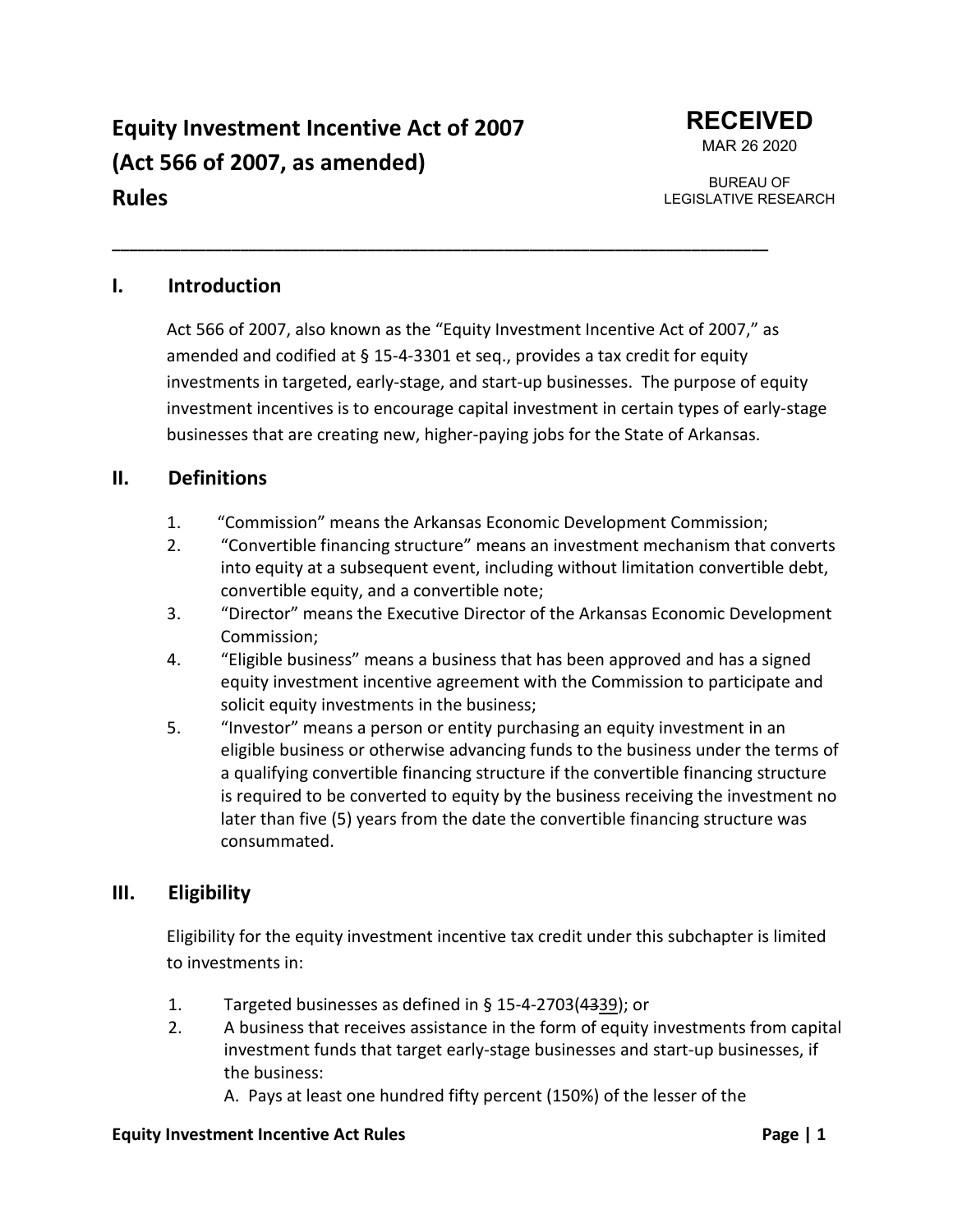county average wage or the state average wage; and

- B. Meets at least two (2) of the following conditions:
	- (i) The business is in one (1) of the business sectors set forth in  $§ 15-4-2703(4339)(A)$ (i)-(viF);
	- (ii) The business is identified in a local or regional economic development plan as the type of business targeted for recruitment or growth within the community or region;
	- (iii) The business is supported by a resolution of the city council or quorum court in the municipality or county in which the business is located or plans to locate;
	- (iv) The business is supported by business incubators certified under § 26-51-815(d)(2)(D);
	- (v) The business is supported by federal small business innovation research grants; or
	- (vi) The business is supported by technology development or seed capital investments made by instrumentalities of the state.

## **IV. Approval**

A business that seeks eligibility for an equity investment incentive tax credit under this subchapter shall file an application with the Arkansas Economic Development Commission. The application shall include:

- 1. A business plan describing the proposed business for which an equity investment incentive tax credit is sought;
- 2. A projection of the amount of capital being sought for the proposed business;
- 3. If the application proposes to use a convertible financing structure, a clear statement concerning the timing and conditions under which the convertible financing structure converts into equity; and
- 4. Other information requested jointly by the Executive Director of the Arkansas Economic Development Commission and the President of the Arkansas Development Finance Authority.

The Commission shall gather information necessary to determine the eligibility of a business that seeks an equity investment incentive tax credit and process the application.

The Commission shall share the application and all information concerning the business with the Arkansas Development Finance Authority and the Division of Science and Technology of the Arkansas Economic Development Commission for review and concurrence on whether or not an equity investment incentive is offered to the business.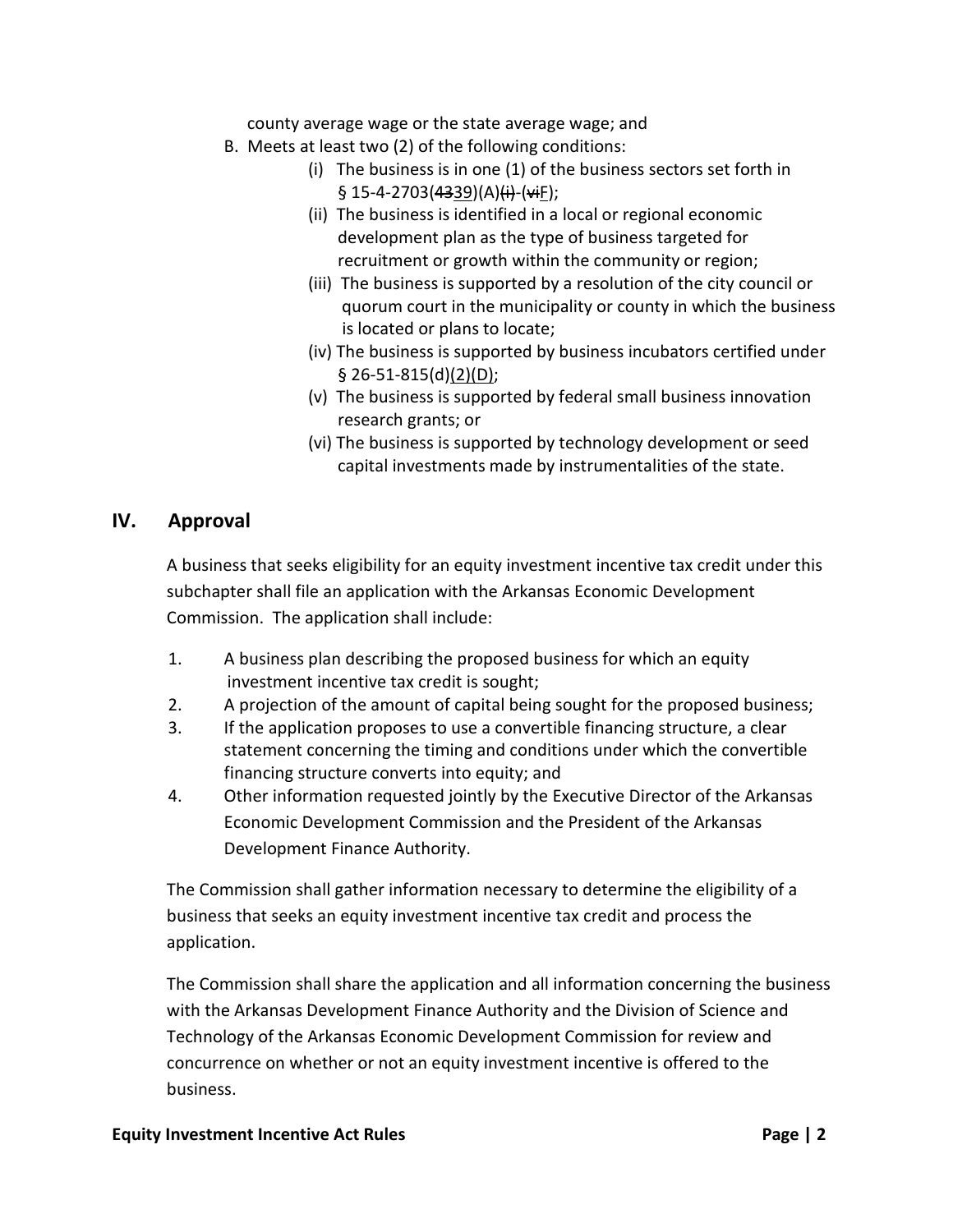The award of the equity investment incentive tax credit to a qualified business under this subchapter shall be determined jointly at the discretion of the Executive Director of the Arkansas Economic Development Commission with the advice of the Board of Directors of the Division of Science and Technology of the Arkansas Economic Development Commission and the President of the Arkansas Development Finance Authority.

Upon approval of the application, the approved business shall sign an equity investment incentive agreement with the Commission.

## **V. Equity Investment Tax Credits**

After the equity investment incentive agreement has been signed by the business and the Commission, the business may solicit investors and offer the equity investment incentive tax credit to the investors. Only cash investments shall qualify for the equity investment incentive tax credit under this subchapter, including without limitation the initial principle amount of a qualifying convertible financing structure if the convertible financing structure is required to be converted to equity by the business receiving the investment no later than five (5) years from the date the convertible financing structure was consummated.

For the equity investment tax credit to be awarded to an investor, the eligible business shall verify that all conditions to the award of an equity investment incentive tax credit stated in the equity investment incentive agreement have been met within the time set forth in the agreement.

A purchaser of an equity interest in an eligible business is entitled to a credit against any state income tax liability that may be imposed on the purchaser for any tax year beginning in the tax year in which the equity interest was purchased and for a period not to exceed nine (9) years beyond the tax year in which the equity interest was purchased.

The equity investment must be made in the calendar years 2007 through 2028.

The equity investment tax credit incentive shall be equal to thirty-three and one-third percent (33 1/3%) of the approved amount invested by an investor in an eligible business.

In any one (1) tax year, the credit allowed shall not exceed fifty percent (50%) of the net Arkansas state income tax liability or premium tax liability of the taxpayer: (a) after all other credits and reductions in tax have been calculated; and (b) before the credit allowed by this section is applied.

#### **Equity Investment Incentive Act Rules Page | 3**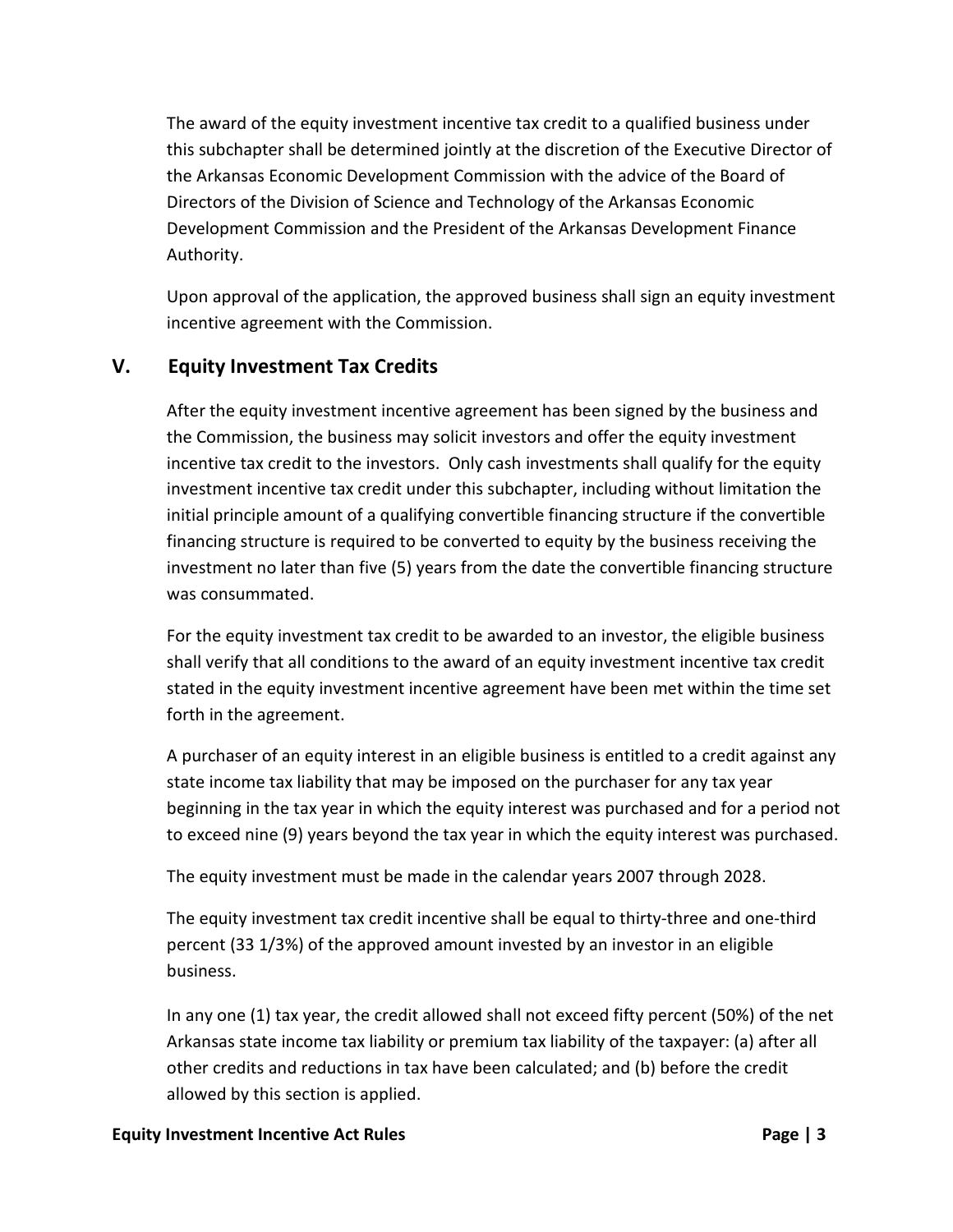Any unused credit may be carried forward and applied against Arkansas state income tax for the next-succeeding tax year and annually thereafter for a total period of nine (9) years succeeding the year in which the equity interest in a business was purchased or until the credit is exhausted, whichever occurs first.

## **VI. Issuance of Tax Credit**

Upon receipt of the qualified investment, whether through the sale of an equity interest, or the issuance of a convertible debt instrument by the company in exchange for an infusion of cash from the investor, the qualified business shall provide the following documentation to the Arkansas Economic Development Commission:

- 1. The name and address of the original purchaser(s);
- 2. The tax identification number(s) of the person(s) entitled to the credit;
- 3. The original date of the qualified transaction;
- 4. The number and type of equity investment purchased;
- 5. The amount paid by the original purchaser for the equity interest or convertible debt instrument;
- 6. The amount of dividends and distributions previously paid by the business to the purchaser;
- 7. Articles of Incorporation;
- 8. Certificate of Good Standing;
- 9. Subscription Agreement for equity purchase or a Purchase Agreement detailing a convertible debt structure, terms, and conversion event; and
- 10. Proof of transfer of funds documenting the investor as the source of funds and the company as the recipient.

The Arkansas Economic Development Commission will issue a certificate of tax credit that must be attached to the income tax return on which the credit is first claimed.

Issuance of credit to a pass-through entity shall be according to each member's proportional ownership interest of the pass through entity.

# **VII. Sale or Transfer of Credit**

The income tax credits earned under this program may be sold upon approval by the Commission. Any sale of tax credits through this program must be fully documented by the Commission and that information will be transmitted to the Department of Finance and Administration.

The purchaser of the tax credits provided by this program shall obtain certification from the Commission and attach the appropriate documentation provided by the Commission to the tax return on which the credit is first claimed.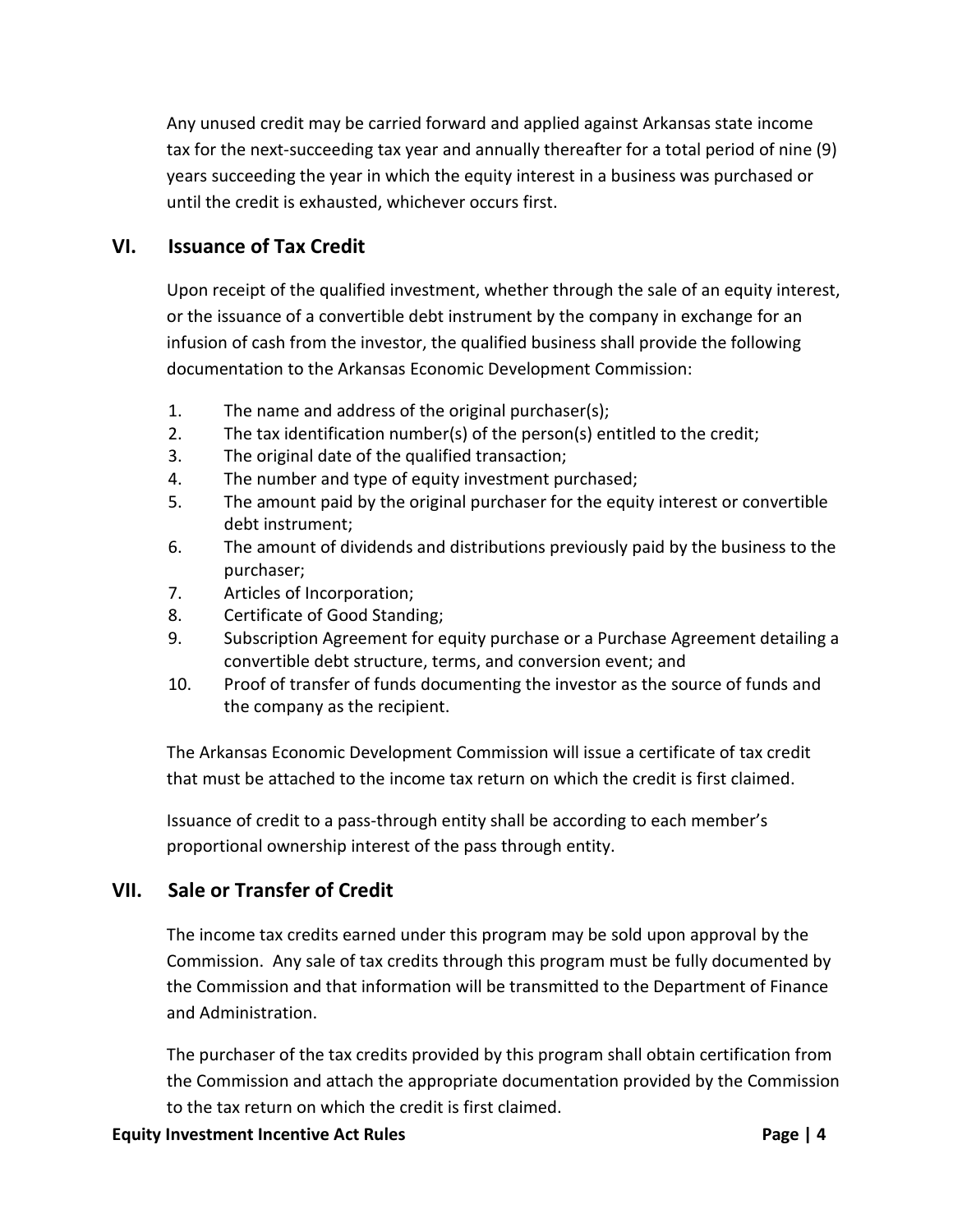The tax credit must may be sold at any time before the tax credit is exhausted or expires within one year of its being issued by the Commission. The original investor earning tax credits under this section may sell its tax credits only one (1) time, in whole or in part, the balance of which shall be used by the original investor within the time frame allowed under this subchapter.

The purchaser of the tax credit shall be subject to the same carry forward provisions of the credits as the original owner of the credits.

# **VIII. Sale or Disposition of Equity Interest**

For the purpose of ascertaining the gain or loss from the sale or other disposition of an equity interest in a business, the owner of the equity interest shall reduce his or her basis in the equity interest by the amount of cash received from selling the tax credits and the tax credits previously deducted under this section. However, sale or other disposition does not include a transfer from the holder of an equity interest to the business in liquidation of the equity interest. This reduced basis shall be used by the original purchaser or transferee when calculating tax due under the Income Tax Act of 1929, § 26-51-101 et seq.

## **IX. Limitations**

The total cumulative amount of tax credits available to all purchasers of equity interest in qualified businesses under these rules and regulations and under  $\S$  15-4-10263305(f) in any calendar year shall not exceed six million two hundred and fifty thousand dollars (\$6,250,000).

If the total amount of credits applied for under this subchapter for the year exceeds the cap, the AEDC, when allocating credits under this subchapter for the particular applications that would exceed that cap and in order not to exceed the cap, shall first award credits to investors taking an equity interest through an equity purchase before credits may be allocated to investors that use a convertible financing structure for the investment.

# **X. Coordination with the Arkansas Capital Development Company Act**

All agreements and commitments of the capital development company related to the purchase of equity interests in existence before July 1, 2007, and certified to the Commission shall remain valid and enforceable, shall be entitled to the tax credits set forth in Act 566 of 2007, and shall be completed in accordance with their respective terms.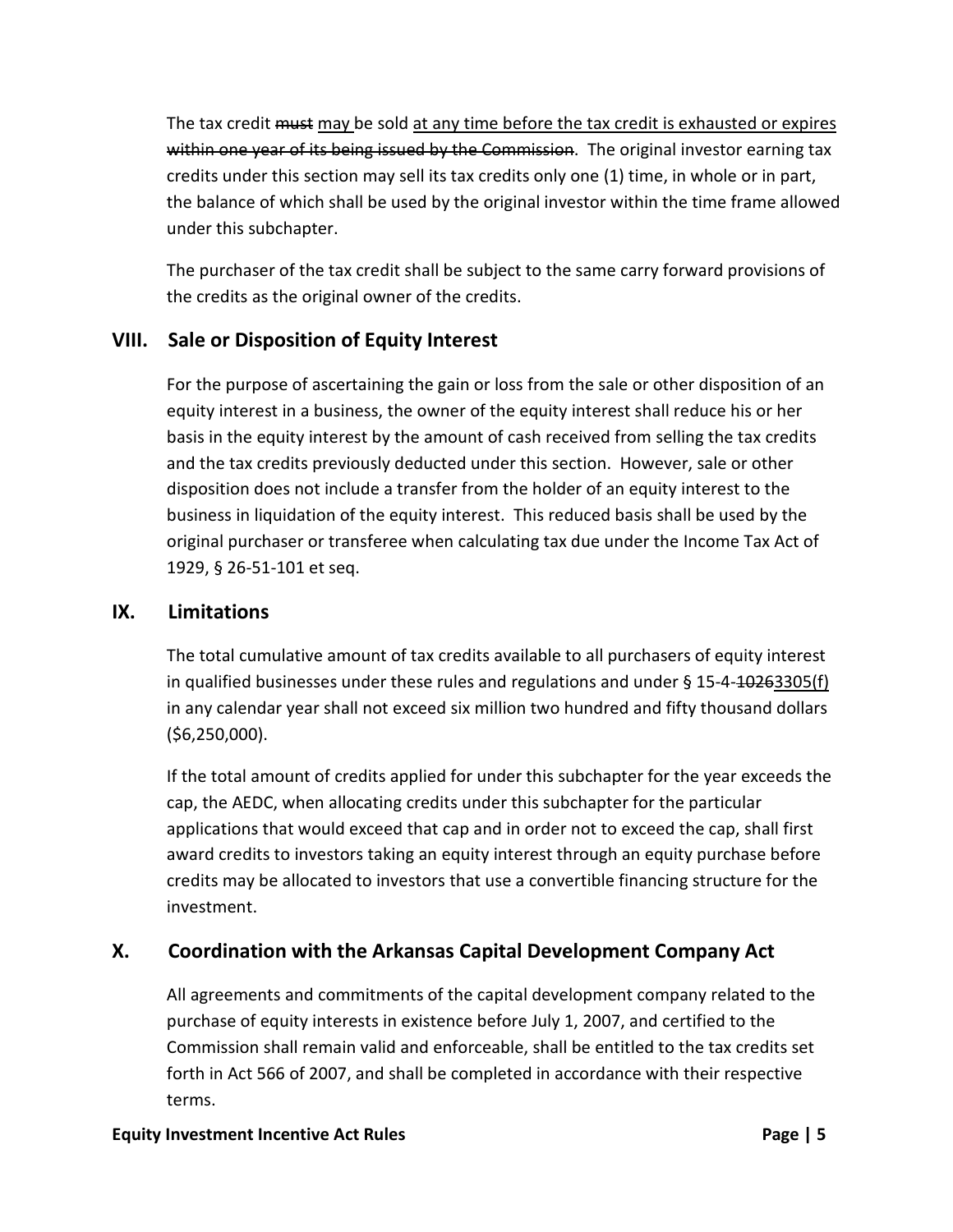A person who purchases an equity interest in a capital development company in any of the calendar years 2003 - 2015 under the Arkansas Capital Development Act is entitled to a credit against any state income tax liability or premium tax liability that may be imposed on the purchaser for any tax year commencing on or after the date of the purchase.

No capital development company shall enter into an agreement or a commitment for the purchase by any person of equity interests in the capital development company on or after July 1, 2007.

### **XI. Rulemaking Authority**

The AEDC and ADFA have authority, at § 15-4-3306, to promulgate rules necessary to implement Act 566 of 2007, as amended.